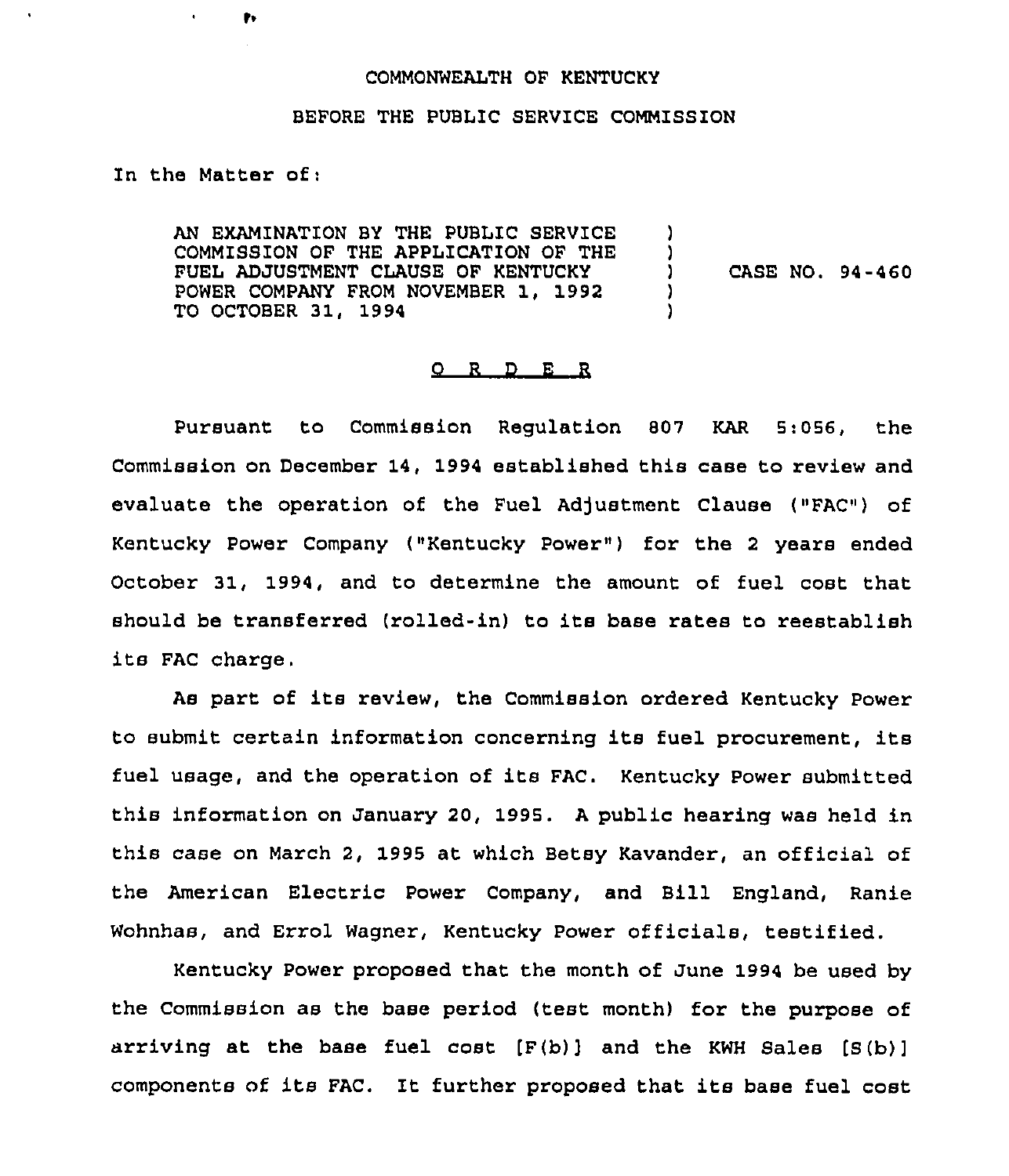be changed to 11.45 mills per KWH, the actual fuel cost for the proposed base period. Kentucky Power's current base fuel coat is 12.92 mills per KWH.

In establishing the appropriate level of base fuel cost to be included in Kentucky Power's rates, the Commission must determine whethez the proposed base period fuel cost per KWH is representative of the level of fuel cost currently being experienced by Kentucky Power. The Commission's review of generation mix, generation unit outages, and generation unit availability discloses that the month of June 1994 is a reasonably representative generation month for Kentucky Power. The analysis of Kentucky Power's monthly fuel clause filings showed that the actual fuel cost incurred for the 2-year period in question ranged from a low of 10.34 mills pez KWH in Febzuary 1993 to a high of 13.46 mills per KWH in July 1993, with an average cost for the period of 11.56 mills per KWH. Based upon this review, the Commission finds that Kentucky Power has complied with Commission Regulation 807 KAR 5:056 and that the proposed base period fuel cost of 11.45 mills per KWH should be approved.

In implementing a new base period fuel cost, the Commission recognizes that the potential for underrecovery of fuel costs exists. Kentucky Powez bills its customers on a daily cycle basis, Customers are billed only after service is received. The average Kentucky Power customer has a billing period which straddles <sup>2</sup> calendar months. As a result, the customer's monthly bill is partially for usage in the cuzrent calendar month and partially for

 $-2-$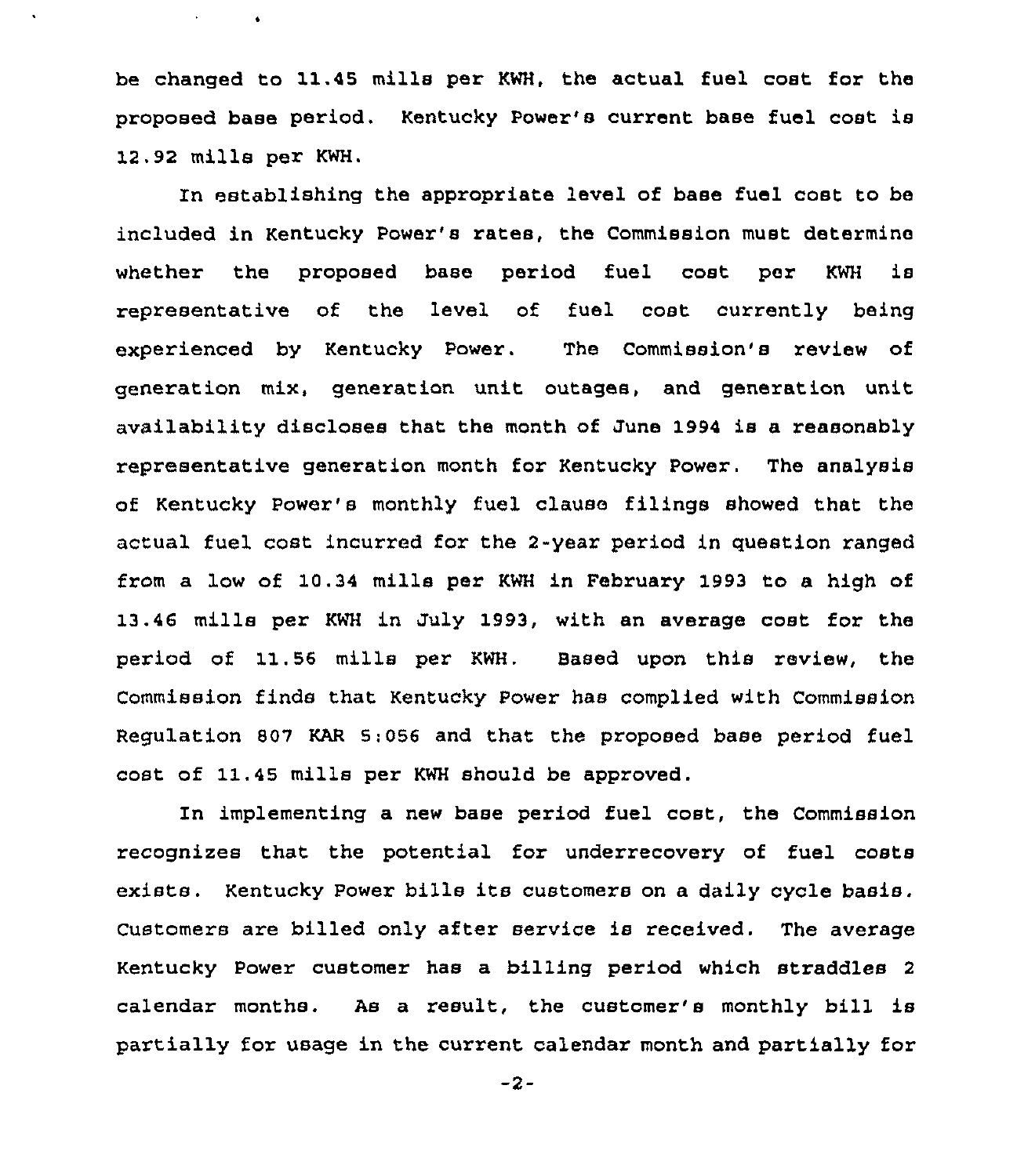usage in the prior calendar month. As the change in the base period fuel coat will occur during the billing period, not at its beginning, Kentucky Power faces the prospect of assessing its customers a fuel adjustment charge based on an incorrect base period fuel cost for a portion of the billing period.

This problem is compounded by the lag in billing customers for the PAC rate. Each customer incurs a PAC charge with every billing period. Because of the time required to calculate the precise charge for that billing period, however, the charge incurred is not actually billed until two billing periods later.<sup>1</sup>

The Commission has faced this problem in prior cases<sup>2</sup> and has found that, while no precise solution exists, a reasonable solution ic to average the base period fuel coat prior to and after roll-in in computing the fuel adjustment charge for the billing period in

 $\mathbf{1}$ Consider the following example: The new base period fuel cost is established as 11,45 mills per KWH effective for sexvice rendered on and after July 1, 1995. Assume the actual fuel costs for May and June <sup>1995</sup> are 15.14 and 17.00 mills per KWH, respectively. Since hali of May sales are billed in May and the other half is billed in June, the base fuel cost of 12.92<br>mills per KWH would apply to both months. Thus, the mills per KWH would apply to both months. applicable fuel adjustment charge for May would be 2.22 mills per KWH (15.14 - 12.92) and would be recoverable from customexs beginning with the first cycle billed in July 1995. The recovery of June fuel costs would not be as easily computed since that half of the sales billed in June would be subject to the old base fuel cost of 12.92 mills per KWH and the other half would be subject to the new base fuel cost of 11.45 mills per KWH.

 $\mathbf{z}$ See. e.c., Case No. 8056, An Examination By The Public Service Commission Of The Application Of The Puel Adjustment Clause Of Kentucky Power Company Pursuant To 807 KAR 5:056E, Sections 1(11) and (12).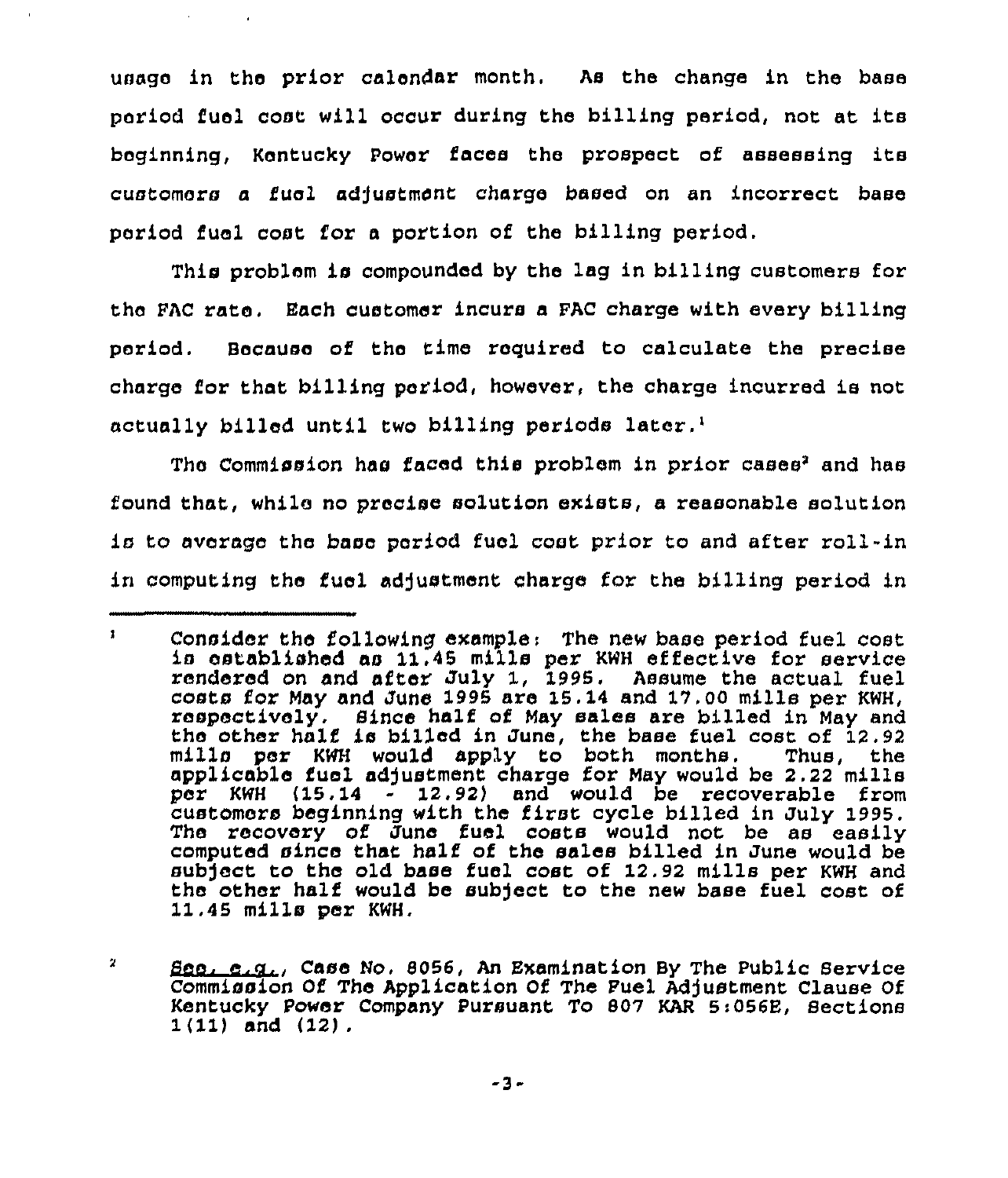which the new base period fuel cost (after roll-in) becomes affective.'ha uae of this procedure in the case at bar, the Commission believes, will eliminate any material impact on Kentucky Power and its customers from the roll-in of the fuel coat to base ratae,

 $\sim 10$ 

The Commission, having considered the evidence of record and being otherwise sufficiently advised, finds that:

1. Kentucky Power has complied with the provisions of 007 KAR 5',055,

2, Tha teat month of June 1994 should be used ae Kentucky Power's base period for this review.

3. Kentucky Power'a proposed base period fuel cost of 11.45 mills par KWH should bo approved.

4. The establishment of a base fuel cost of 11.45 mills per KWH requires a transfer (roll-in) of c1.47» mills per KWH from the FAC rate to Kentucky Power's base rates and can best be accomplished by a uniform decrease in all energy charges,

5. The rates and charges in Appendix <sup>A</sup> reflect the transfer (roll-in) to baaa rates of the differential between the currant base fuel coat of 12.92 mills per KWH and the proposed fuel coat of 11.45 mills par KWH,

 $\mathbf{1}$ Applying this method to the example presented in Note 1, the base fuel cost for June would be the average of the base fuel coat after roll-in of 11.45 mills per KWH and the base fuel cost before roll-in of 12.92, or 12.19. Thus, the fuel ad)uatmant charge for June would be 3.40 mills per KWH (15,59 - 12.19) and would be recovered from the customers beginning with tha first cycle billed in August.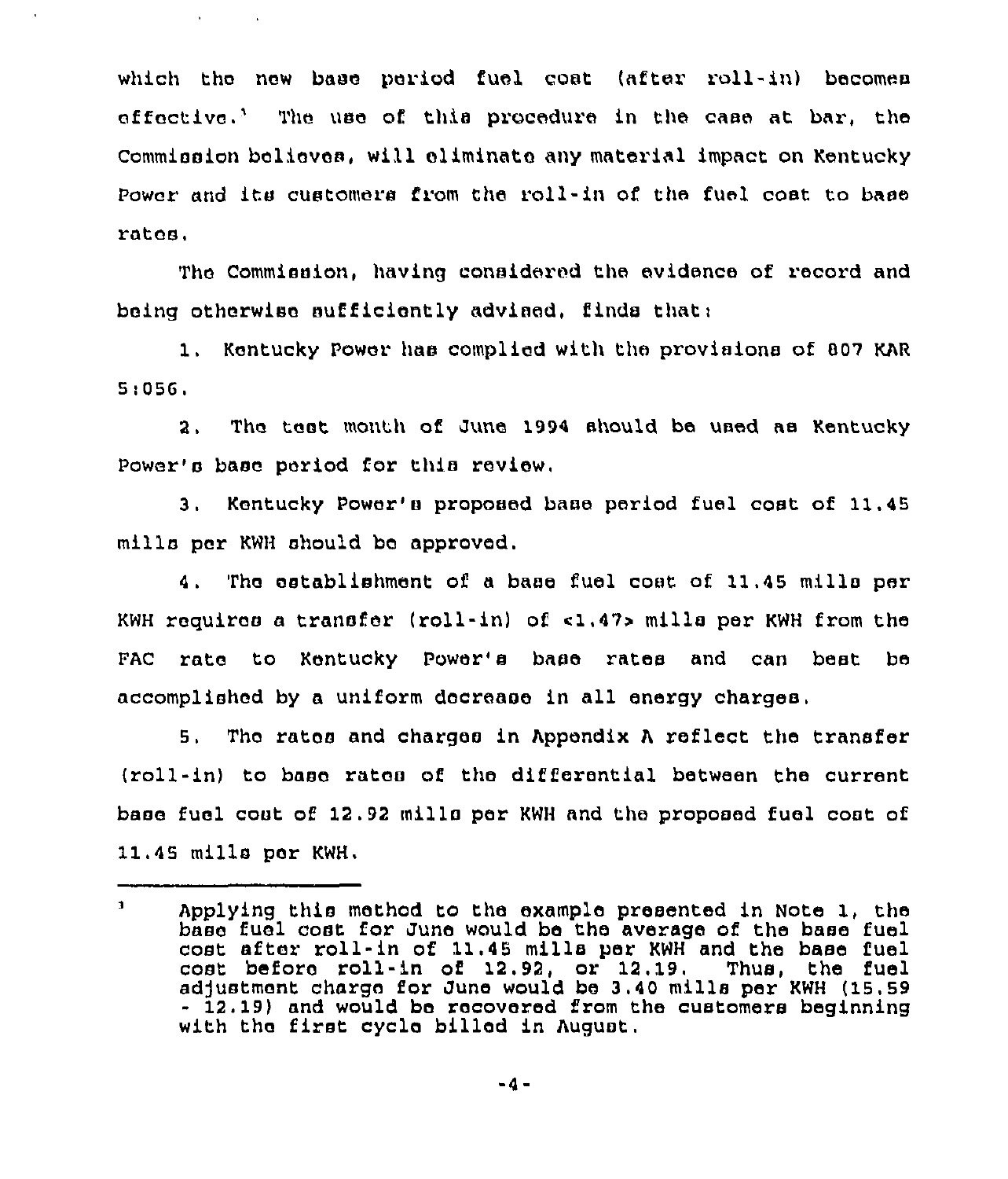6. The xatea in Appendix A, attached hereto and incorporated herein, are fair, juat and reasonable and should be approved for service rendered on and aftex July 1, 1995.

9, The FAC rate for May 1995, which will be billed in July 1995, should be computed using the base fuel coat prior to roll-in of 12,92 mille per KWH,

8. The FAC rate for June 1995, which will bs billed in August 1995, should be computed using a base fuel cost of 12.19 mille per KWH, the average of the base fuel costa prior to and after roll-in.

9, The FAC rate for July 1995 and succeeding months should be computed using the bass fuel cast of 11.45 mille per KWH.

IT IS THEREFORE ORDERED that:

 $\Lambda$  .

 $1.$ The charges collected by Kentucky Power through the FAC fox the period November 1, 1992 through October 31, 1994 bs and they hereby are approved,

Kentucky Power's proposed base period fuel cost of 11.45 2. mills per KWH be and it hereby is approved.

3. The rates in Appendix A are fair, just and reasonable and are approved for service rendered on and after July 1, 1995.

4. The current base rate of 12.92 mills per KWH shall be used to compute the FAC rats for May 1995.

5. The average base fuel cost of 12.19 mills per KWH shall be used to compute the FAC rata for June 1995,

6, Ths base fuel coat of 11.45 mille per KWH ehall be used to compute the FAC rate for July 1995 and succeeding months.

-5-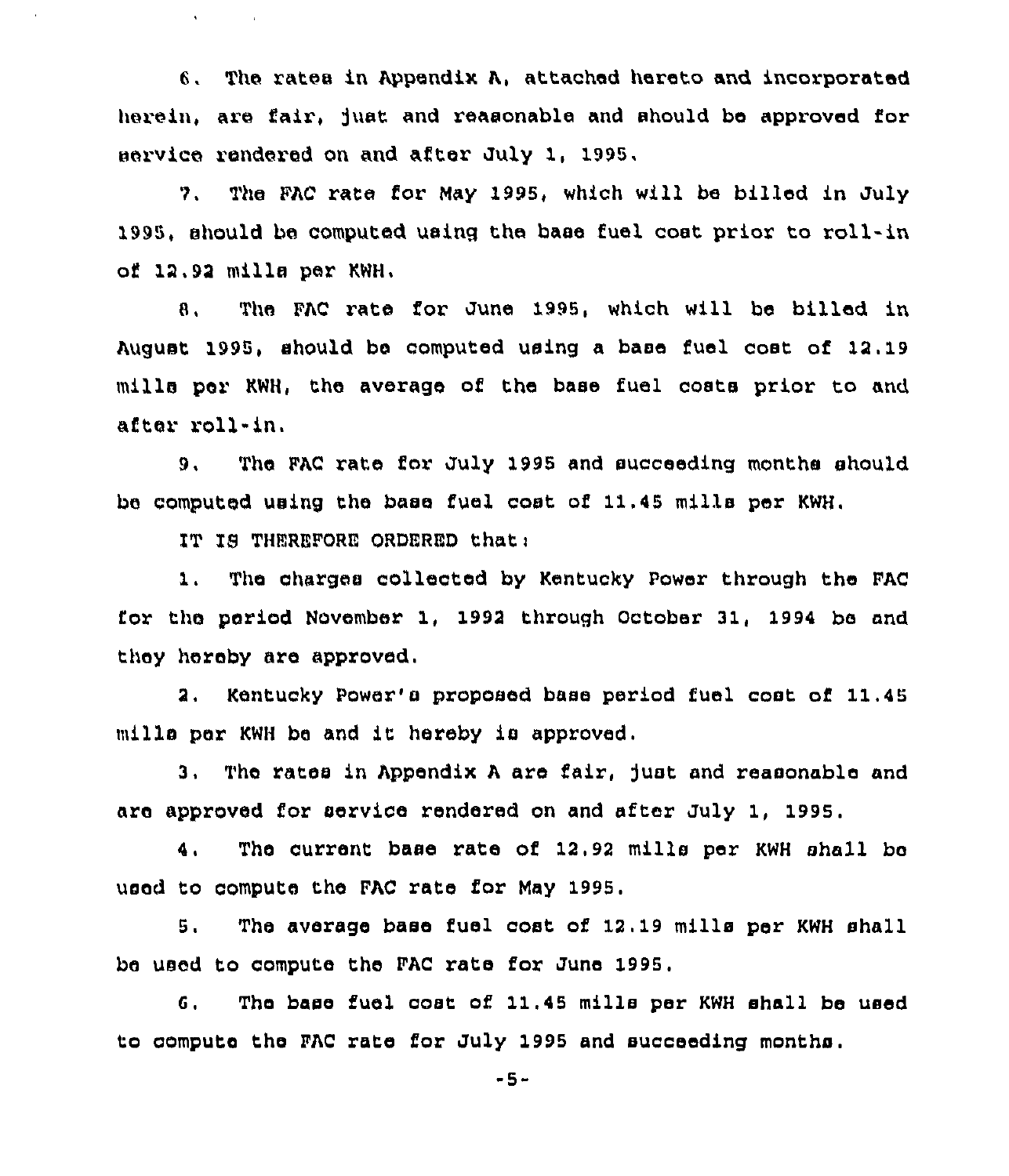7, Within 30 days from the date of this Order, Kentucky Power shall file with this Commission its revised tariff sheets setting out the rates approved herein,

Done at Erankfort, Kentucky, this 5th day of April, 1995,

PUBLIC SERVICE COMMISSION

Chairman  $\frac{1}{2}$ 

Vite Chairman " " Commigaioner

hTTEST<

**....** |  $~^{\circ}$  M  $~^{\prime}$  Ola

Bxoautive Director

 $\mathbf{t}$ 

 $\hat{\mathbf{v}}$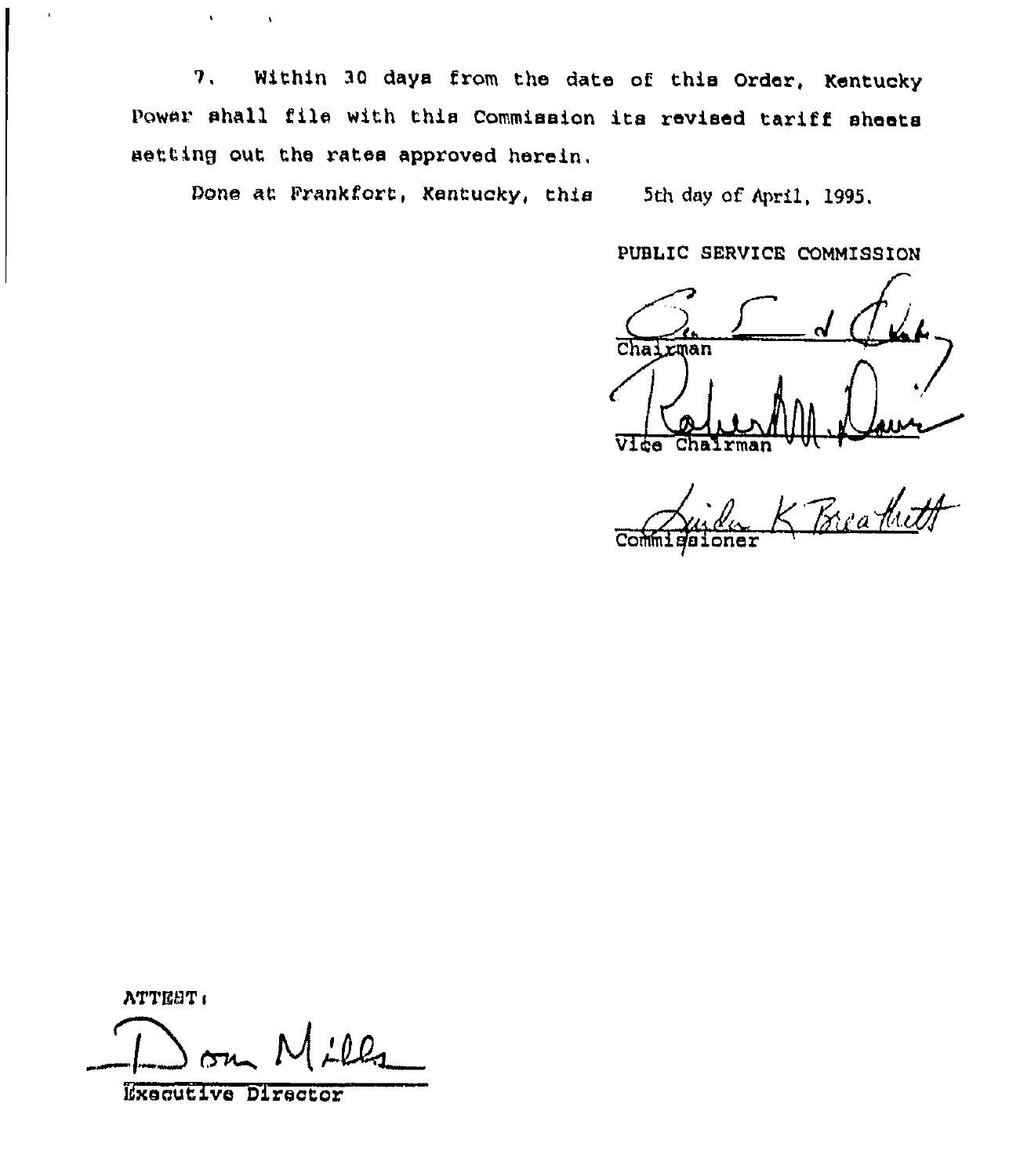#### APPENDIX A

APPENDIX TO AN ORDER OF THE KENTUCKy PUBLIC SERVICE COMMISSION IN CASE NO, 94-460 DATED APRIL 5, 1995

The following rates and charges are prescribed for the customers in the area served by Kentucky Power Company. All other rates and charges not spocifically mentioned herein shall remain the same as those in effect under authority of this Commission prior to tho offectivo date of this Order,

## TARIFF R. S. (Residential Service)

RATE:

 $\mathbf{A}^{(1)}$  and  $\mathbf{A}^{(2)}$ 

 $\sim 100$ 

| Energy Charge |                         |  |                            |                   |  |
|---------------|-------------------------|--|----------------------------|-------------------|--|
|               | First 500 KWH per month |  |                            | 4.992¢ per KWH    |  |
|               |                         |  | All Over 500 KWH per month | $4.260$ ¢ per KWH |  |

# TARIFF RS - LM - TOD (Residential Load Manaaemont Time-of-Dsv Electric Service Schedule)

RATE<sub>1</sub>

| Energy Charge:<br>All KWH used during<br>on-peak billing period | $7.324$ ¢ per KWH |  |
|-----------------------------------------------------------------|-------------------|--|
| All KWH used during<br>off-peak billing period                  | 1.890¢ per KWH    |  |

FXPERIMENTAL TARIFF R.S. - T.O.D. (Residential Service Time-of-Dav)

#### RATE:

| Energy Charge:<br>All KWH used during on-<br>peak billing period |  | $7.324$ ¢ per KWH |  |
|------------------------------------------------------------------|--|-------------------|--|
| All KWH used during off-<br>peak billing period                  |  | $1.890¢$ per KWH  |  |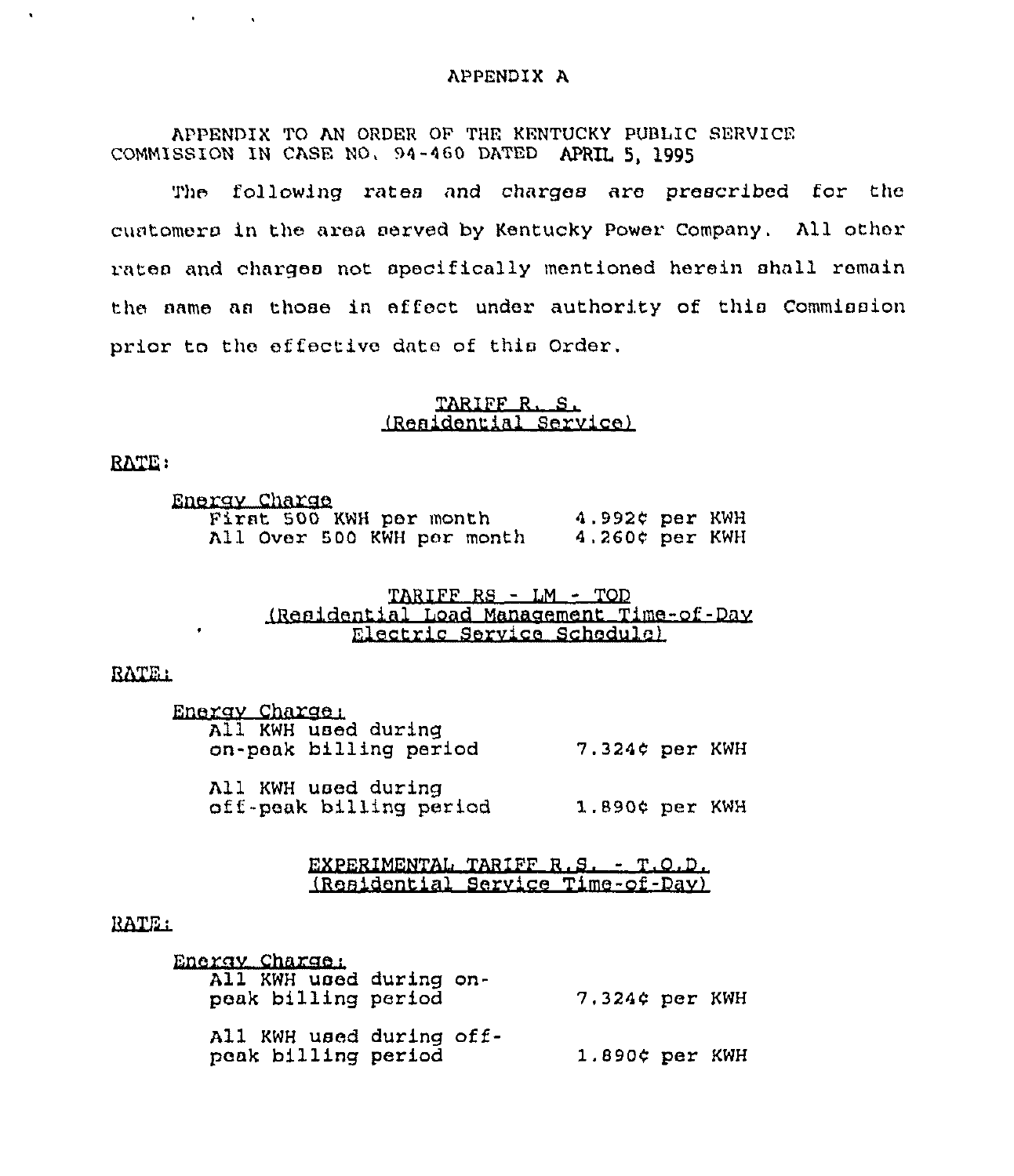### TARIFF S.G.S. (Small General Service)

RATE: (Tariff Code 211)

 $\sim 10^4$ 

 $\Delta \sim 10^{-11}$ 

| Energy Charge:             |                     |  |
|----------------------------|---------------------|--|
| First 500 KWH per month    | $6.252$ ¢ per KWH   |  |
| All over 500 KWH per month | $3.608$ $¢$ per KWH |  |

LOAD MANAGEMENT TIME-OF-DAY PROVISION:

# RATE:

 $\bullet$ 

Energy Charge:

- All KWH used during on-<br>
9.027¢ per KWH peak billing period
- All KWH used during offpeak billing period 1.9994 per KWH

# TARIFF M.G.S. (Medium General Service)

## RATE:

 $\bullet$  . <br> <br> <br> <br> <br> <br> <br> <br> <br> <br><br><br>

| Energy Charge:                                                    |        | Service Voltage<br>Secondary Primary |
|-------------------------------------------------------------------|--------|--------------------------------------|
| KWH equal to 200 times KW<br>of monthly billing demand            | 5.230c | 4.6736                               |
| KWH in excess of 200 times<br>KW of monthly billing demand 4.262¢ |        | 4.015¢                               |

RECREATIONAL LIGHTING SERVICE PROVISION

RATE:

Energy Charge: 5.248¢ per KWH

.<br>Load MANAGEMENT TIME-OF-DAY PROVISION: (Tariff Code 223,224)

Enerav Charac:

| All KWH used during on-<br>peak billing period  |  | 8.100¢ per KWH |  |
|-------------------------------------------------|--|----------------|--|
| All KWH used during off-<br>peak billing period |  | 2.553¢ per KWH |  |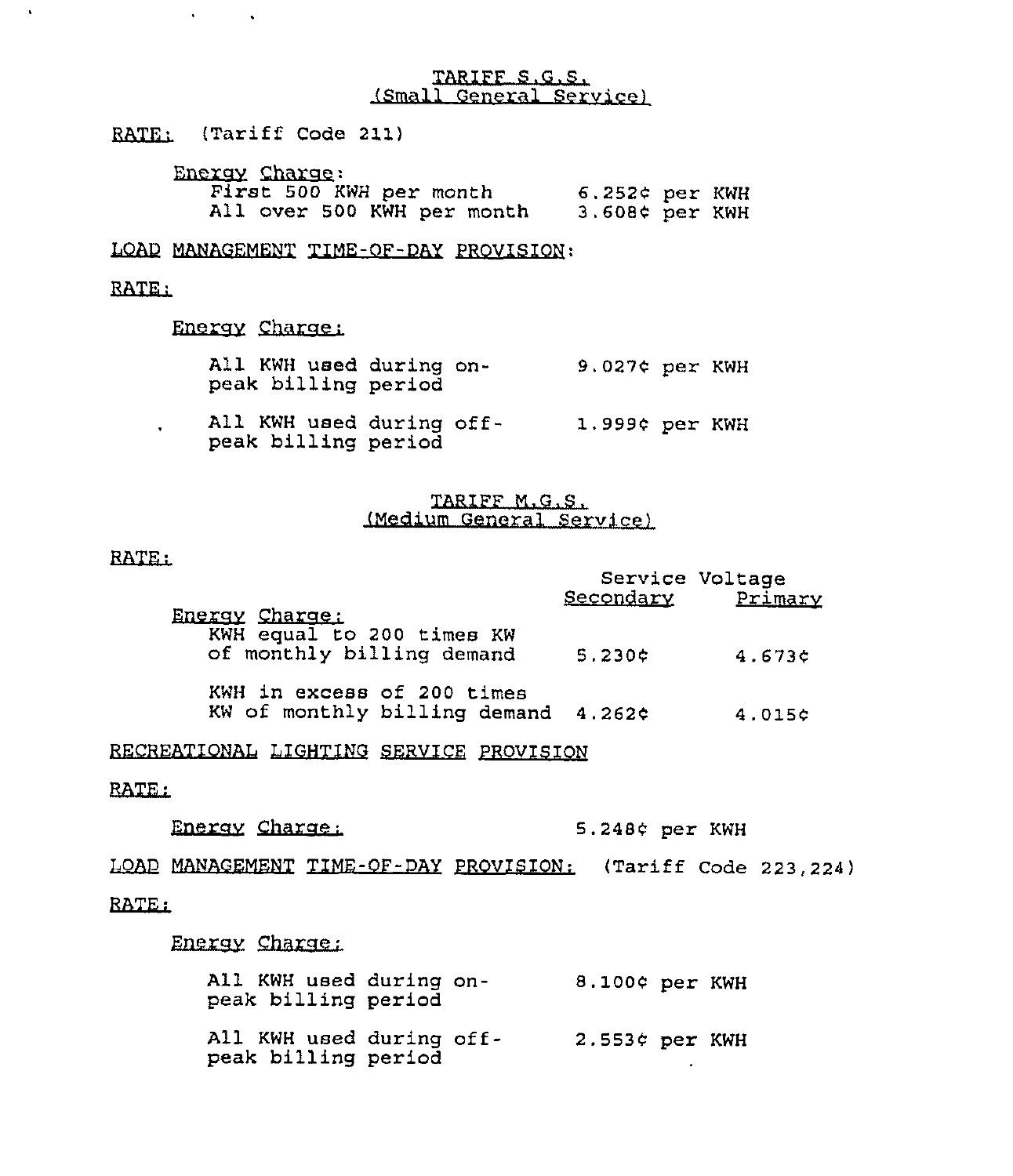# EXPERIMENTAL TARIFF M.G.S. - T.O.D. (Medium General Service Time-of Day)

# RATE:

# Enerav Charac:

 $\mathbf{A}^{\text{max}}$  and  $\mathbf{A}^{\text{max}}$ 

| All KWH used during on-<br>peak billing period  |  | 8.100¢ per KWH |  |
|-------------------------------------------------|--|----------------|--|
| All KWH used during off-<br>peak billing period |  | 2.553¢ per KWH |  |

## TARIFF L.G.S. (Larae General Service)

## **RATE:**

|                       | SERVICE VOLTAGE |        |                                   |  |
|-----------------------|-----------------|--------|-----------------------------------|--|
|                       |                 |        | Secondary Primary Subtransmission |  |
| Energy Charge per KWH | 3.572¢          | 2.913¢ | 2.384 C                           |  |

# LOAD MANAGEMENT TIME-OF-DAY PROVISION:

# RATE:

# Enercv Charac:

All KWH used during on- 6.720¢ per KWH peak billing period

All KWH used during off- 1.908¢ per KWH peak billing period

# TARIFF O.P. (Ouantitv Power)

## RATE:

|                       |        | <u>SERVICE VOLTAGE</u>               |        |  |  |
|-----------------------|--------|--------------------------------------|--------|--|--|
|                       |        | Primary Subtransmission Transmission |        |  |  |
| Energy Charge per KWH | 1.220¢ | 1.171¢                               | 1.155¢ |  |  |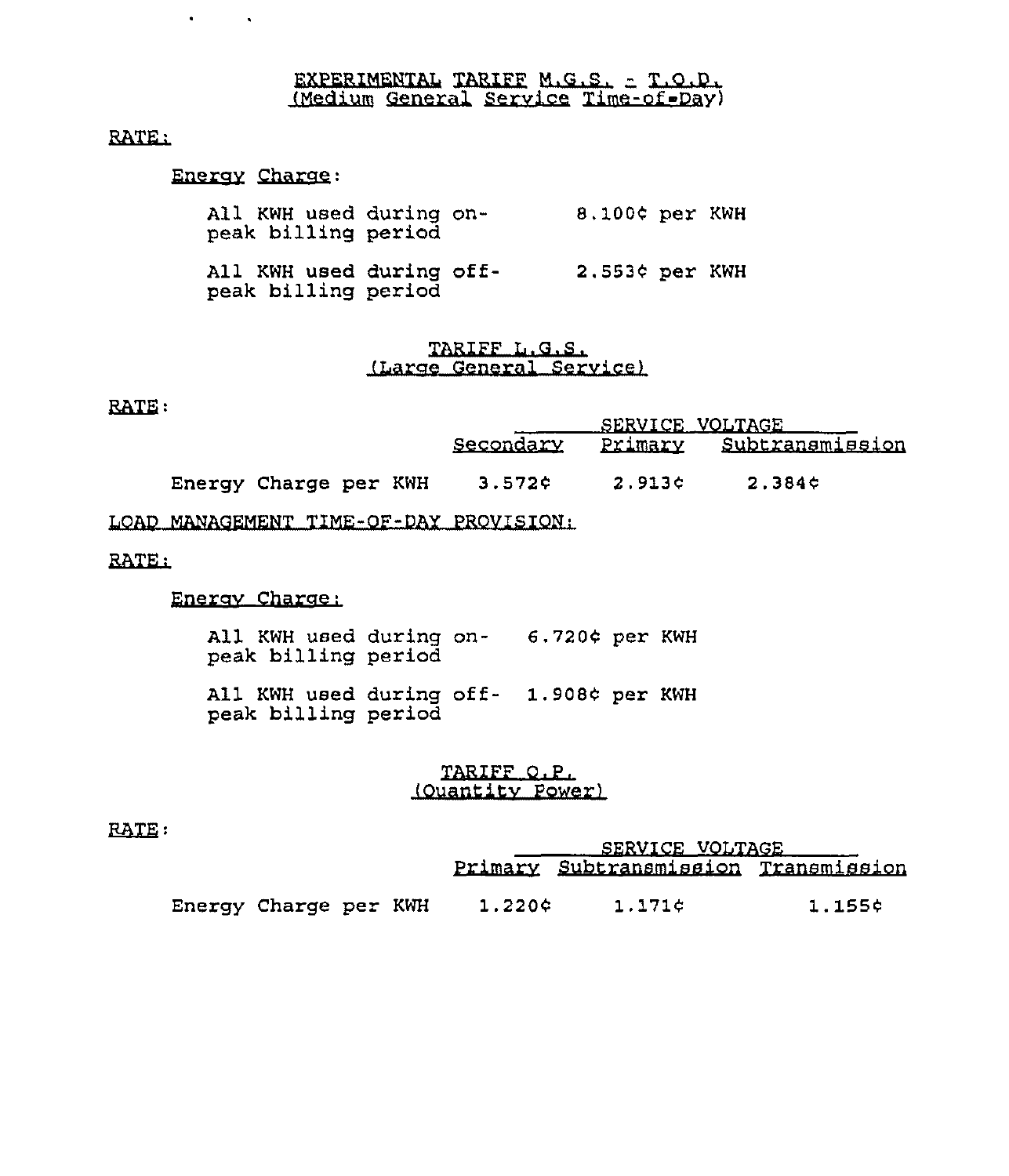TARIFF C.I.P. - T.O.D. (Commercial and Industrial Power - Time-of-Dav)

RATE:

 $\mathcal{A}^{\mathcal{A}}$  and  $\mathcal{A}^{\mathcal{A}}$ 

|                       |  | <u>SERVICE VOLTAGE DE L'ON SERVICE DE L'ON DE L'ON DE L'ON DE L'ON DE L'ON DE L'ON DE L'ON DE L'ON DE L'ON DE L'O</u> |                                      |        |  |
|-----------------------|--|-----------------------------------------------------------------------------------------------------------------------|--------------------------------------|--------|--|
|                       |  |                                                                                                                       | Primary Subtransmission Transmission |        |  |
| Energy Charge per KWH |  | 1.220c                                                                                                                | 1.171c                               | 1.155¢ |  |

## TARIFF I.R.P. (Interruotible Power)

RATE:

|                       |  | SERVICE VOLTAGE |              |
|-----------------------|--|-----------------|--------------|
|                       |  | Subtransmission | Transmission |
| Energy Charge per KWH |  | 1.171c          | 1.155¢       |

# TARIFF M. W. (Municioal Waterworks)

RATE:

Enerav Charac: All KWH used per month 4.152¢ per KWH

## TARIFF O. L. (Outdoor Lighting)

### MONTHLY RATE:

 $\mathbf{A}^{(1)}$  and

A. OVERHEAD LIGHTING SERVICE

|  | 1. High Pressure Sodium<br>$100$ watts $(9,500$ Lumens)<br>150 watts (16,000 Lumens)<br>200 watts (22,000 Lumens) | \$5.02 per lamp<br>5.89 per lamp<br>7.46 per lamp |
|--|-------------------------------------------------------------------------------------------------------------------|---------------------------------------------------|

| 2. Mercury Vapor*         |                 |
|---------------------------|-----------------|
| 175 watts (7,000 Lumens)  | \$5.00~per~lam  |
| 250 watts (11,000 Lumens) | $6.64$ per lamp |
| 400 watts (20,000 Lumens) | $8.15$ per lamp |

- B. POST-TOP LIGHTING SERVICE
	- 1. Mercury Vapor\* 175 watts (7,000 Lumens) on <br>12-foot post \$5.88 per lamp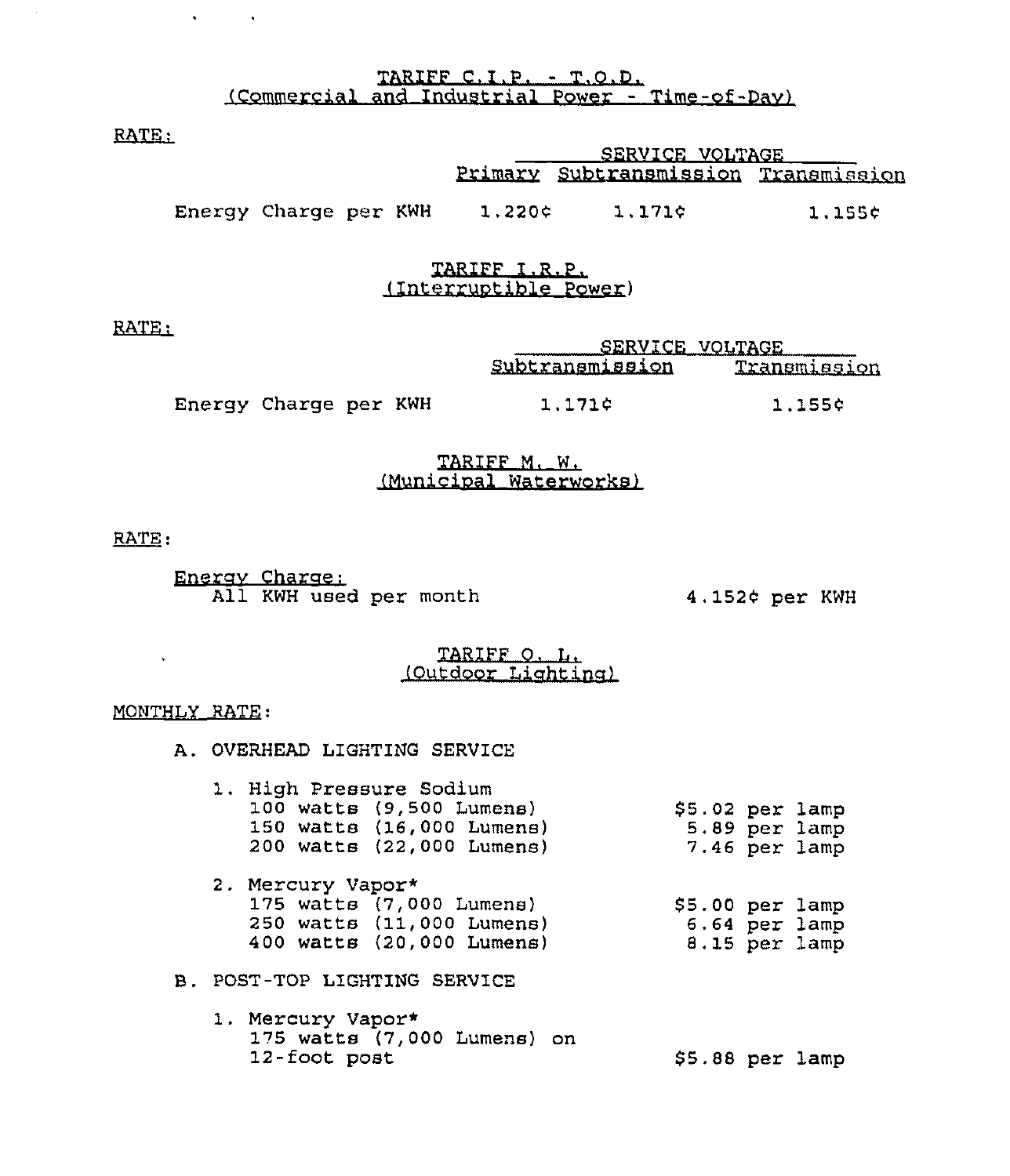| 2. High Pressure Sodium     |                 |  |
|-----------------------------|-----------------|--|
| 100 watts (9,500 Lumens) on |                 |  |
| 12-foot post                | \$8.79 per lamp |  |

# C. FLOODLIGHTING SERVICE

| 1. High Pressure Sodium<br>200 watts (22,000 Lumens)<br>400 watts (50,000 Lumens) |  | \$8.74 per lamp<br>11.77 per lamp   |  |
|-----------------------------------------------------------------------------------|--|-------------------------------------|--|
| 2, Metal Halide<br>250 watts (20,500 Lumens)<br>400 watts (36,000 Lumens)         |  | $$13.86$ per lamp<br>18.01 por lamp |  |

# TARIFF & LL<br>(Street Lighting

# AVAILABILITY OF SERVICE

Available for lighting service for all the lighting of public streets, public highways, and other public outdoor areas in municipalities, counties, and other governmental subdivisions where such service can be supplied from the existing general distribution systems.

# MONTHLY RATE:

 $\bullet$ 

 $\rightarrow$ 

 $\bar{a}$ 

A. Overhead Service on Existing Distribution Poles

| 1. Mercury Vapor         |  |  |                  |  |
|--------------------------|--|--|------------------|--|
| 175 Watts (7,000 Lumens) |  |  | $$4.08$ per lamp |  |

| 2. High Pressure Sodium   |                  |
|---------------------------|------------------|
| 100 Watts (9,500 Lumens)  | $$4.36$ per lamp |
| 150 Watts (16,000 Lumens) | 4.81 per lamp    |
| 200 Watts (22,000 Lumens) | 5.50 per lamp    |
| 400 Watts (50,000 Lumens) | 7.38 per lamp    |

- B. Underground Service on Existing Special Metal Pole Post Top
	- 1. Mercury Vapor 175 Watts (7,000 Lumens) 54.08 per lamp